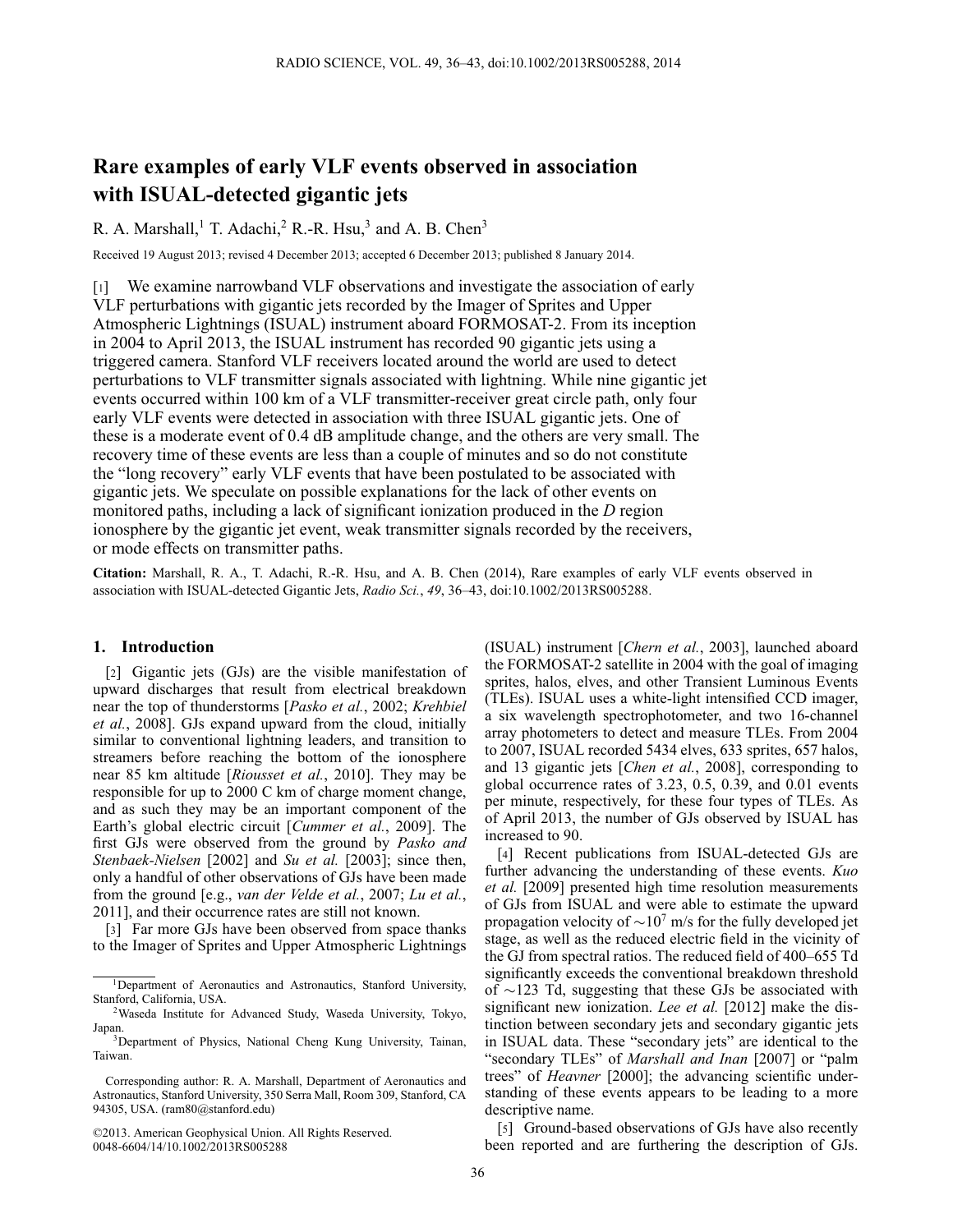#### MARSHALL ET AL.: GIGANTIC JETS AND EARLY VLF



<span id="page-1-0"></span>**Figure 1.** AWESOME VLF network receiver locations (blue dots), ground-based VLF transmitters monitored by the AWESOME VLF network (black dots), and ISUAL gigantic jets (red dots) from 2005 to 2012. The gigantic jet event from 22 December 2009 shown in Figure [5](#page-5-0) is highlighted.

*[Soula et al.](#page-7-6)* [2011] reported three GJs produced by an isolated thunderstorm near Réunion Island in the Indian Ocean. These were shown by ELF sferic waveforms to move negative charge from the cloud toward the ionosphere. *Lu et al.* [2011[\]](#page-6-2) [provided](#page-6-2) [a](#page-6-2) [detailed](#page-6-2) [description](#page-6-2) [of](#page-6-2) [the](#page-6-2) [charge](#page-6-2) [s](#page-6-2)tructure in the cloud at the time of two GJs observed near lightning mapping arrays. They also found lightning mapping array pulses from the GJ itself during its development, indicative of the leader-to-streamer transition near 35 km altitude. *[Meyer et al.](#page-6-8)* [2013] studied the meteorological conditions around a number of GJs and found a possible link between convective surges and overshooting tops and the occurrence of gigantic jets. *[van der Velde et al.](#page-7-7)* [2010] reported on a very bright GJ observed in Italy and showed using sferic waveforms that the GJ transferred negative charge from the ionosphere to the cloud, opposite to that of *Soula et al.* [2011[\].](#page-7-6) [In](#page-7-6) [addition,](#page-7-6) [a](#page-7-6) [large](#page-7-6) [2](#page-7-6) [dB](#page-7-6) [early](#page-7-6) [VLF](#page-7-6) [pertu](#page-7-6)rbation was detected with this GJ, but due to a near-simultaneous sprite, it is unclear whether the event is a long-recovery type.

## **1.1. Subionospheric VLF Remote Sensing**

[6] Ground-based VLF transmitter signals propagate efficiently in the Earth-Ionosphere waveguide for tens of megameters (Mm). Stanford uses a network of low-noise VLF receivers to monitor these VLF transmitter signals, measuring variations in the amplitude and phase of each detectable signal. Lightning is known to perturb these signals [e.g., *[Inan et al.](#page-6-9)*, [1995\]](#page-6-9), and these perturbations have been attributed to heating and ionization in the *D* region of the ionosphere above the thunderstorm. These perturbations have come to be known as "early VLF" events [*Haldoupis et al.*, 2006] to distinguish them from the time-delayed light[ning-induced](#page-6-10) [electron](#page-6-10) [precipitation](#page-6-10) [events](#page-6-10) [\[e.g.,](#page-6-10) *Inan et al.*, [1985\]](#page-6-10). Early VLF events have been associated with sprites and halos [e.g., *[Inan et al.](#page-6-9)*, [1995;](#page-6-9) *[Moore et al.](#page-6-11)*, [2003;](#page-6-11) *[Marshall et al.](#page-6-12)*, [2006\]](#page-6-12) and with elves [*Mika et al.*, 2006; *[Marshall et al.](#page-6-12)*, 2006]. *[Marshall et al.](#page-6-14)* [2010] found that early VLF events are unlikely to be associated with

single elve events because very little ionization is produced compared to that associated with sprite halos. However, *[Haldoupis et al.](#page-6-15)* [2012] show a correlation between long recovery events and extremely large peak current lightning and elves.

[7] Early VLF events usually reach their perturbation maximum very quickly, within the 20 ms time resolution of the narrowband VLF data ("early/fast"), but sometimes



<span id="page-1-1"></span>Figure 2. VLF scattering geometries for forward scattering (left) and backscatter (right). Backscatter is here defined as any case where the transmitter-to-GJ great-circle-path is longer than the transmitter-to-receiver path.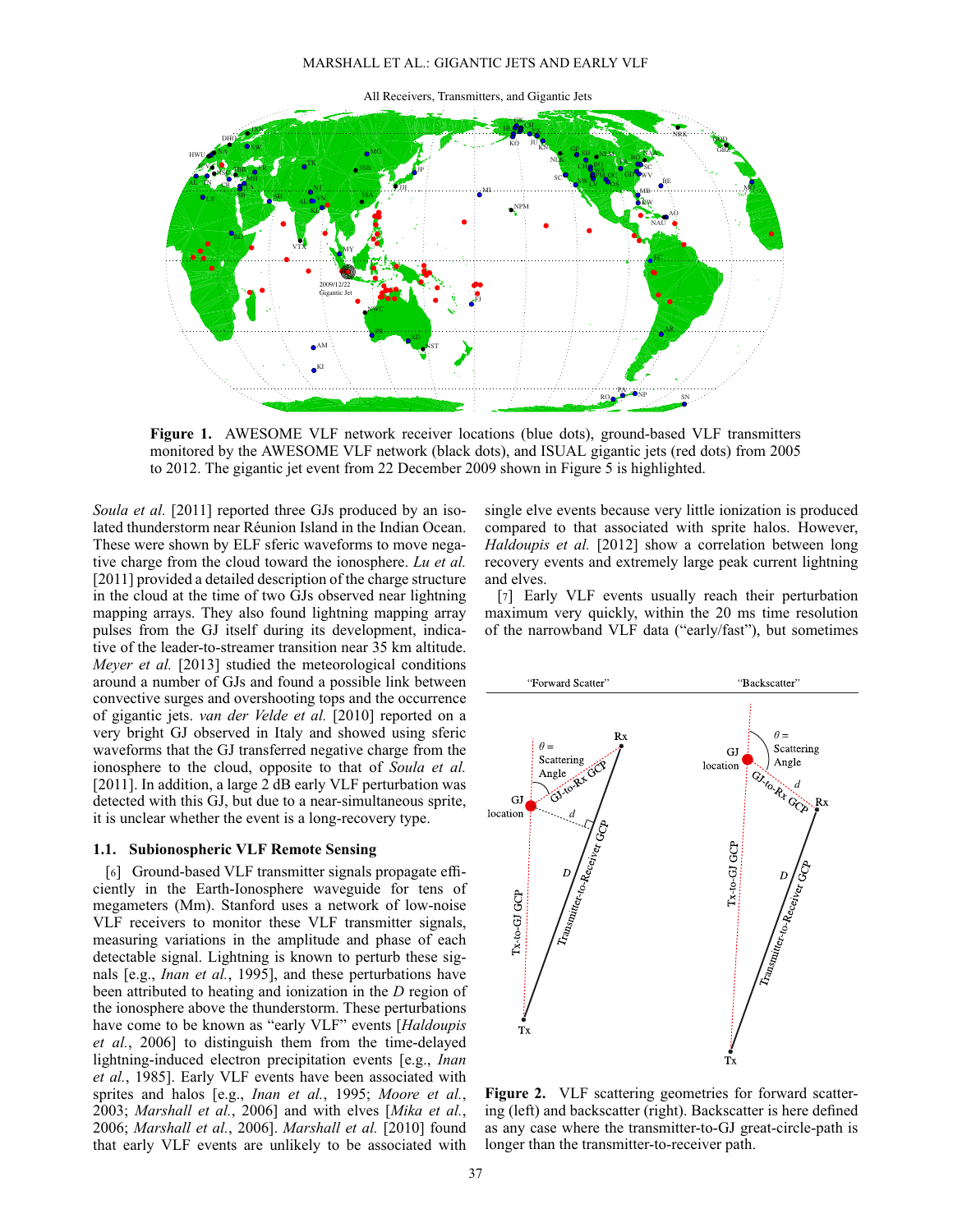

<span id="page-2-0"></span>**Figure 3.** Histograms of VLF receiver-transmitter great-circle-paths associated with ISUAL-detected gigantic jets. See the text for detailed descriptions of the histograms.

they take up to 3 s to reach their maximum ("early/slow") [*[Haldoupis et al.](#page-6-16)*, [2006\]](#page-6-16). They typically recover to ambient levels in 1–2 min, however, as expected from the recombination times at 80–90 km altitude to which the VLF subionospheric remote sensing method is most sensitive. *Cotts and Inan* [2007[\]](#page-6-17) [reported](#page-6-17) [the](#page-6-17) [discovery](#page-6-17) [of](#page-6-17) ["long](#page-6-17) [recov](#page-6-17)ery" (LR) early VLF events, where the perturbation reaches its maximum quickly, but takes minutes and sometimes hours to recover back to ambient levels. *[Lehtinen and Inan](#page-6-18)* [2007] attributed this long recovery to persistent ionization at lower altitudes (<60 km), possibly associated with gigantic jets, since halos and elves cannot produce ionization at those low altitudes.

[8] Recent work, however, has shown that LR events are connected to very large (>200 kA) peak current cloud-toground (CG) lightning, leading to a connection with elves [*[Haldoupis et al.](#page-6-15)*, [2012,](#page-6-15) [2013;](#page-6-19) *[Salut et al.](#page-7-8)*, [2013\]](#page-7-8). Since GJs are not associated with high peak–current lightning, these results suggest that GJs may not be associated with LR events. In this paper, we investigate the occurrence of any type of early VLF perturbations (early/fast, early/slow, and LR) in association with GJs observed by ISUAL.

### **2. Narrowband VLF Observations**

[9] During the period of ISUAL observations from 2004 to 2012, the Stanford VLF group operated over 50 VLF receivers at locations covering all seven continents. The blue dots in Figure [1](#page-1-0) show all of the Stanford receiver locations during this time period; note that not all of these were operating during the entire 9 year period. The black dots in Figure [1](#page-1-0) show the ground-based VLF transmitters that are monitored. These vary in radiated power from tens of kW to 1 MW and in frequency from 10 to 40 kHz. Not all transmitters are monitored by all receivers; each receiver is set up to monitor those transmitters whose signal is detectable above the local noise floor. Nonetheless, a map showing greatcircle-path (GCP) links between transmitter-receiver pairs for those that are monitored results in an incomprehensible image of overlapping lines.

[10] Instead, we create maps that are pertinent to each ISUAL-observed GJ. This involves a query of our VLF database to identify those receivers that were operating at the time of each GJ and to identify the transmitters that were monitored by those receivers at that time. For each transmitter-receiver pair we calculate the great-circle-path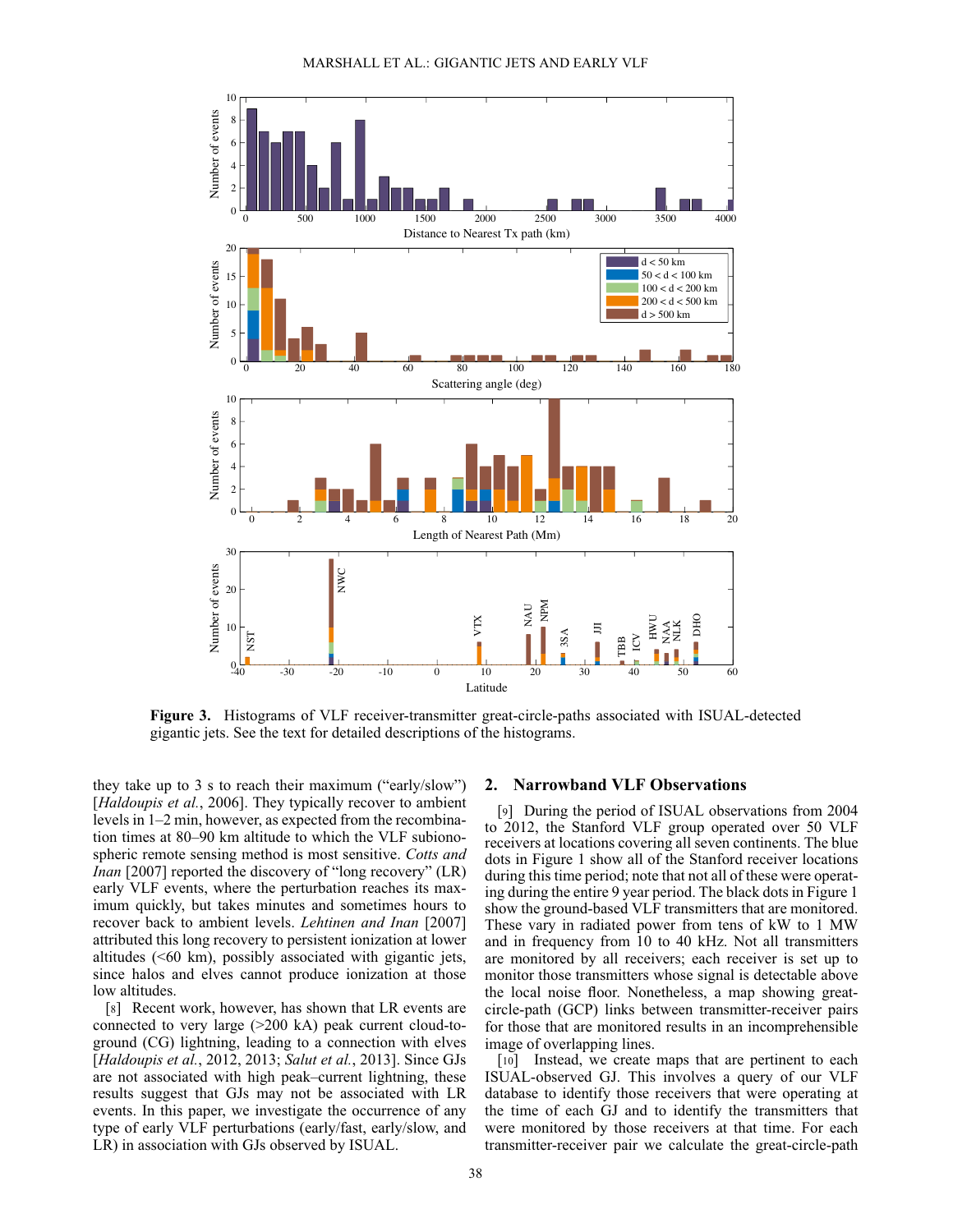

<span id="page-3-0"></span>**Figure 4.** Gigantic jet event observed by ISUAL on 22 December 2009 and its relationship to VLF receivers, transmitters, and GCPs in the Southeast Asia region.

(GCP), the distance between the GCP and the GJ event, as reported by the ISUAL team and the "scattering angle" from transmitter to GJ to receiver. For instance, if the GJ lies directly on the GCP, the scattering angle is  $0^{\circ}$  (i.e., forward scattering). Figure [2](#page-1-1) shows the geometry and relevant parameters, for an event along the GCP (forward scatter) and an event beyond the receiver (backscatter). The latter case is defined when the transmitter-to-GJ GCP is longer than the transmitter-to-receiver GCP. The length of the nearest GCP is denoted *D*, and the minimum distance from the GJ to the GCP is denoted *d*. In the backscatter case, *d* is exactly the GJ-to-receiver GCP.

[11] Note that the timing accuracy of ISUAL GJs is given by the ISUAL trigger time, offset by the propagation time for photons from the GJ to the instrument (10 ms for a GJ 3000 km distant) as well as the clock drift for the ISUAL instrument (tens of millisecond). For identification of early VLF events, we require only 1 s timing accuracy, so the ISUAL timing is more than sufficient to correlate with VLF data.

#### **2.1. Summary of Events**

[12] Figure [3](#page-2-0) shows histograms summarizing the narrowband data associated with all of the GJ events detected by ISUAL. The topmost histogram shows the distance from the GJ event to the nearest transmitter-to-receiver GCP. Clearly, if early VLF events associated with GJs are due to forward scattering, similar to sprite-associated early VLF events, they must be within 10 to 100 km from a path. Here we see that only nine events are within 100 km of a receivertransmitter GCP and another seven are between 100 and 200 km. For sprites, *[Johnson and Inan](#page-6-20)* [2000] and others have shown that early VLF events are usually observed only if the causative discharge is within  $\sim 50$  km of the GCP. The second panel shows the scattering angle between the transmitter-to-GJ and GJ-to-receiver GCPs. Direct, forward scattering is  $0^\circ$ ; if the GJ is directly beyond the receiver, the scattering is  $180^\circ$ , denoting backscatter. The scattering angle is color coded by distance to path from the first histogram; clearly, events closest to paths have near-zero scattering angles. The third histogram shows the length of the nearest path for each event. Typically, early VLF events in the continental U.S. are detected on paths from 3000 to 5000 km, sometimes longer; similar path lengths are used in Europe [see, e.g., *[Haldoupis et al.](#page-6-21)*, [2004\]](#page-6-21). Extremely long paths would be unlikely to show early VLF events, simply because the SNR is low, due to signal attenuation and spreading the Earth-ionosphere waveguide.

[13] Finally, the fourth histogram shows which transmitters are found to have the "nearest path" in the histograms above; they are shown by latitude for convenience but labeled with call signs. The NWC transmitter is most often used in this analysis; this is not surprising since a large fraction of the GJ events are in Southeast Asia, and there are

**Table 1.** Gigantic Jet Events Closest to Transmitter-Receiver Great-Circle-Paths

<span id="page-3-1"></span>

| Date/Time            | Jet<br>Latitude                                        | Jet<br>Longitude       | Tx          | Rx                       | <b>GCP</b> Length<br>(km) | Distance to<br>$GCP$ (km) | Scattering<br>Angle (deg) |
|----------------------|--------------------------------------------------------|------------------------|-------------|--------------------------|---------------------------|---------------------------|---------------------------|
| 2008 Jan 01 15:08:39 | $15.2^\circ$ S<br><b>NWC</b><br>$124.2$ <sup>o</sup> E |                        | Midway (MI) | 9,238<br>25<br>1.0       |                           |                           |                           |
| 2008 May 01 16:51:22 | $11.5^{\circ}$ N                                       | $92.1^{\circ}E$        | <b>NWC</b>  | Allahabad (AL)           | 6,349                     | 56                        | 2.2                       |
|                      |                                                        |                        | NWC         | Varanasi (VN)            | 6,225                     | 59                        | 2.3                       |
| 2009 Apr 04 16:27:29 | $4.3^\circ$ S                                          | $102.5$ °E             | <b>NWC</b>  | Allahabad (AL)           | 6,349                     | 55                        | 1.9                       |
|                      |                                                        |                        | <b>NWC</b>  | Tashkent (TK)            | 8,413                     | 59                        | 1.6                       |
|                      |                                                        |                        | <b>NWC</b>  | Varanasi (VN)            | 6,225                     | 12                        | 0.3                       |
| 2009 Aug 14 14:46:11 | $18.4^{\circ}$ N                                       | $123.1^{\circ}E$       | <b>NRK</b>  | Adelaide (AD)            | 16,503                    | 124                       | 0.6                       |
|                      |                                                        |                        | NLK         | Amsterdam (AM)           | 18,088                    | 85                        | 0.2                       |
|                      |                                                        |                        | 3SA         | $Fi$ <sub>1</sub> $(FJ)$ | 8,646                     | 63                        | 2.8                       |
| 2009 Aug 14 14:46:34 | $18.5^\circ$ N                                         | $122.7$ °E             | <b>NLK</b>  | Amsterdam (AM)           | 18,088                    | 115                       | 0.3                       |
|                      |                                                        |                        | 3SA         | $Fi$ <sub>1</sub> $(FJ)$ | 8,646                     | 89                        | 3.6                       |
| 2009 Sep 12 14:45:44 | $18.7^\circ$ N                                         | $120.4$ <sup>o</sup> E | JЛ          | Amsterdam (AM)           | 9,549                     | 72                        | 2.3                       |
| 2009 Dec 22 16:24:18 | $4.6^{\circ}$ S                                        | $106.1$ °E             | <b>NWC</b>  | Malaysia (MY)            | 3,096                     | 121                       | 10.0                      |
| 2010 Nov 25 22:02:16 | $42.2^\circ$ N                                         | $14.7^{\circ}E$        | <b>HWU</b>  | Sde Boker (SB)           | 3,361                     | 18                        | 1.1                       |
| 2011 Mar 22 20:03:45 | $13.2^\circ$ S                                         | $47.4^{\circ}$ E       | <b>DHO</b>  | Kerguelen (KI)           | 12,804                    | 73                        | 0.9                       |
| 2012 Sep 03 03:00:25 | $22.1^\circ$ N                                         | $60.7^\circ$ W         | <b>DHO</b>  | Ecuador (EC)             | 9,765                     | 11                        | 0.2                       |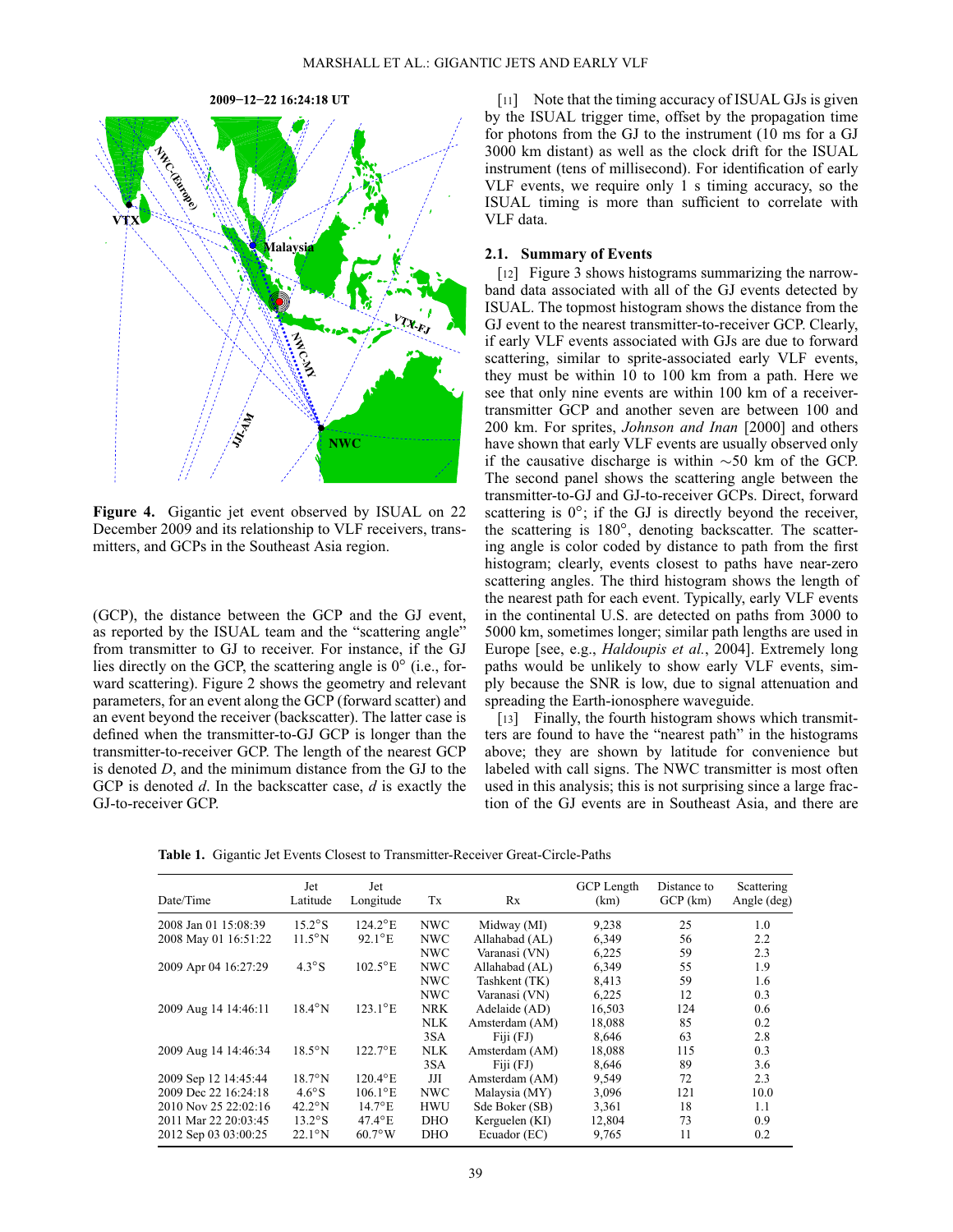| Date/Time            | Jet<br>Latitude  | Jet<br>Longitude      | Tx         | Rx             | GCP Length<br>(km) | Distance to<br>$GCP$ $(km)$ | Scattering<br>Angle (deg) |
|----------------------|------------------|-----------------------|------------|----------------|--------------------|-----------------------------|---------------------------|
| 2009 Aug 14 14:46:11 | $18.4^{\circ}$ N | $123.1^{\circ}E$      | JЛ         | Malaysia (MY)  | 4484               | 603                         | 31.3                      |
| 2009 Aug 14 14:46:34 | $18.5^{\circ}$ N | $122.7$ °E            | JЛ         | Malaysia (MY)  | 4484               | 572                         | 29.6                      |
| 2009 Dec 22 16:24:18 | $4.6^\circ$ S    | $106.1$ °E            | NWC        | Malaysia (MY)  | 3096               | 121                         | 10.0                      |
| 2010 Sep 27 16:46:31 | $23.7^\circ$ N   | $91.2$ <sup>o</sup> E | 3SA        | Allahabad (AL) | 3071               | 257                         | 21.0                      |
|                      |                  |                       | JЛ         | Allahabad (AL) | 4863               | 505                         | 35.1                      |
| 2010 Nov 25 22:02:16 | $42.2^\circ$ N   | $14.7^{\circ}$ E      | <b>HWU</b> | Sde Boker (SB) | 3361               | 18                          | 1.1 <sup>a</sup>          |
| 2012 Jul 20 04:38:49 | $6.8^\circ$ N    | $79.4^\circ$ W        | <b>NAU</b> | Ecuador (EC)   | 2410               | 482                         | 52.2                      |
| 2012 Sep 03 03:00:25 | $22.1^\circ$ N   | $60.7^\circ$ W        | NAU        | Ecuador (EC)   | 2410               | 797                         | 160.6                     |

<span id="page-4-0"></span>**Table 2.** Gigantic Jet Events With Shortest (< 5000 km) Transmitter-to-Receiver Great-Circle-Paths

a See text for an explanation of the event.

a large number of paths emanating from NWC through that region. Note that while this histogram shows the nearest path to each GJ event, often a number of other paths also pass within a few hundred kilometers of the GJ event (e.g., see Figure [4\)](#page-3-0).

[14] Tables [1](#page-3-1) and [2](#page-4-0) summarize the "best" events as far as early VLF event detection. Table [1](#page-3-1) shows data for those GJ events that fall within 125 km of a GCP. We observe that only two of these events occur on GCPs shorter than 5000 km. This means that the transmitter signal is very weak at the receiver and thus has very low SNR. Conversely, Table [2](#page-4-0) shows data for the eight GJs whose nearest GCP is shorter than 5000 km. Of these, only two fall within 125 km of the GCP. (Note: for the event shown in Table [2,](#page-4-0) footnote a, in addition to HWU, paths to Sde Boker for this event from DHO, GQD, ICV, NRK, and NSC range from 2101 to 3918 km; the GJ event falls from 18 to 713 km from the paths, with scattering angles from  $1.1$  to  $106^\circ$ . However, only GQD showed a perturbation, as shown in Table [3.](#page-4-1))

[15] These histograms and tables demonstrate that of the 90 events detected by ISUAL, only a few could be expected to produce early VLF events, under the assumption of forward scattering. This is despite the global network of VLF receivers and transmitters and crisscrossing great-circle-paths. Simply put, the requirements of the event falling within  $\sim$ 100 km of a <5000 km long path are still too stringent given the small number of GJ observations from ISUAL. A vastly more dense network of VLF receivers would be required to provide statistically significant coverage of ISUAL-observed GJ events.

#### **2.2. Early VLF Events**

[16] Table [3](#page-4-1) summarizes those GJ events for which an early VLF perturbation is observed. Note that the first two

events listed are the same GJ, with early VLF perturbations recorded by two different receivers. The VLF data and the optical data from ISUAL for this first event are shown in Figure [5.](#page-5-0) The GJ occurred over Southeast Asia at 16:24:18 UT (00:24:18 local time) on 22 December 2009, and the 0.4 dB perturbation is clearly observed on the NWCto-Malaysia GCP. There is also a clear phase perturbation of about  $2^\circ$ . Due to the high variability of the signal amplitude and phase at the time of the event, the recovery time is difficult to ascertain, but it does not have the characteristics of the long recovery events reported by *[Cotts and Inan](#page-6-17)* [2007]. Note that this event occurred 121 km from the GCP, resulting in a relatively wide scattering angle of  $10.0^\circ$ . A small perturbation of about 0.2 dB was also observed on the NWC-Nainital GCP at this time; this is a much longer GCP, and the GJ is 333 km from the GCP. The GJ event observed by ISUAL is classed as a bright "type I" GJ, as defined by *Chou et al.* [2010]. This event also produced a significant ULF signal at the NCKU ULF station some 3513 km away. The ULF signature may be evidence of current within the GJ but may also be accounted for by a nearby CG lightning discharge at the same time.

[17] Two other very small perturbations were found for GJ events from ISUAL; these and the first event observed on the NWC-Nainital path are shown in Figure [6.](#page-5-1) Both of these are barely distinguishable above the noise on very weak transmitter signals, and recovery times cannot be ascertained. Furthermore, we cannot rule out that these events are caused by other lightning near the GCP at the same time as the GJs but outside the field-of-view of ISUAL. In particular, the event on 25 November 2010 had a bright secondary event (probably a sprite) within 100 ms of the GJ initiation. At this time resolution it is impossible to determine if the early VLF perturbation corresponds to the GJ or the secondary event. This event may be a sprite or halo; in addition, there is a brightening of the cloud below the GJ, which may be a new lightning return stroke. The other three

<span id="page-4-1"></span>**Table 3.** Gigantic Jet Events Coincident With Early VLF Perturbations

| Date/Time            | Jet<br>Latitude  | Jet<br>Longitude  | Tx   | Rx             | <b>GCP</b> Length<br>(km) | Distance to<br>GCP (km) | Scattering<br>Angle (deg) | Pert.<br>Amp. $(dB)$ |
|----------------------|------------------|-------------------|------|----------------|---------------------------|-------------------------|---------------------------|----------------------|
| 2009 Dec 22 16:24:18 | $4.6^\circ$ S    | $106.1^{\circ}$ E | NWC- | Malaysia (MY)  | 3,096                     | 121                     | 10.0                      | 0.4                  |
|                      |                  |                   | NWC  | Nainital (NT)  | 6.821                     | 333                     | 12.1                      | 0.2                  |
| 2010 Nov 25 22:02:16 | $42.2^{\circ}$ N | $14.7^{\circ}E$   | GOD  | Sde Boker (SB) | 3.918                     | 338                     | 19.1                      | 0.1                  |
| 2011 Jan 12 04:37:43 | $17.2^\circ$ S   | $64.1^\circ$ W    | NAA  | Palmer (PA)    | 12.168                    | 195                     | 2.5                       | 0.1                  |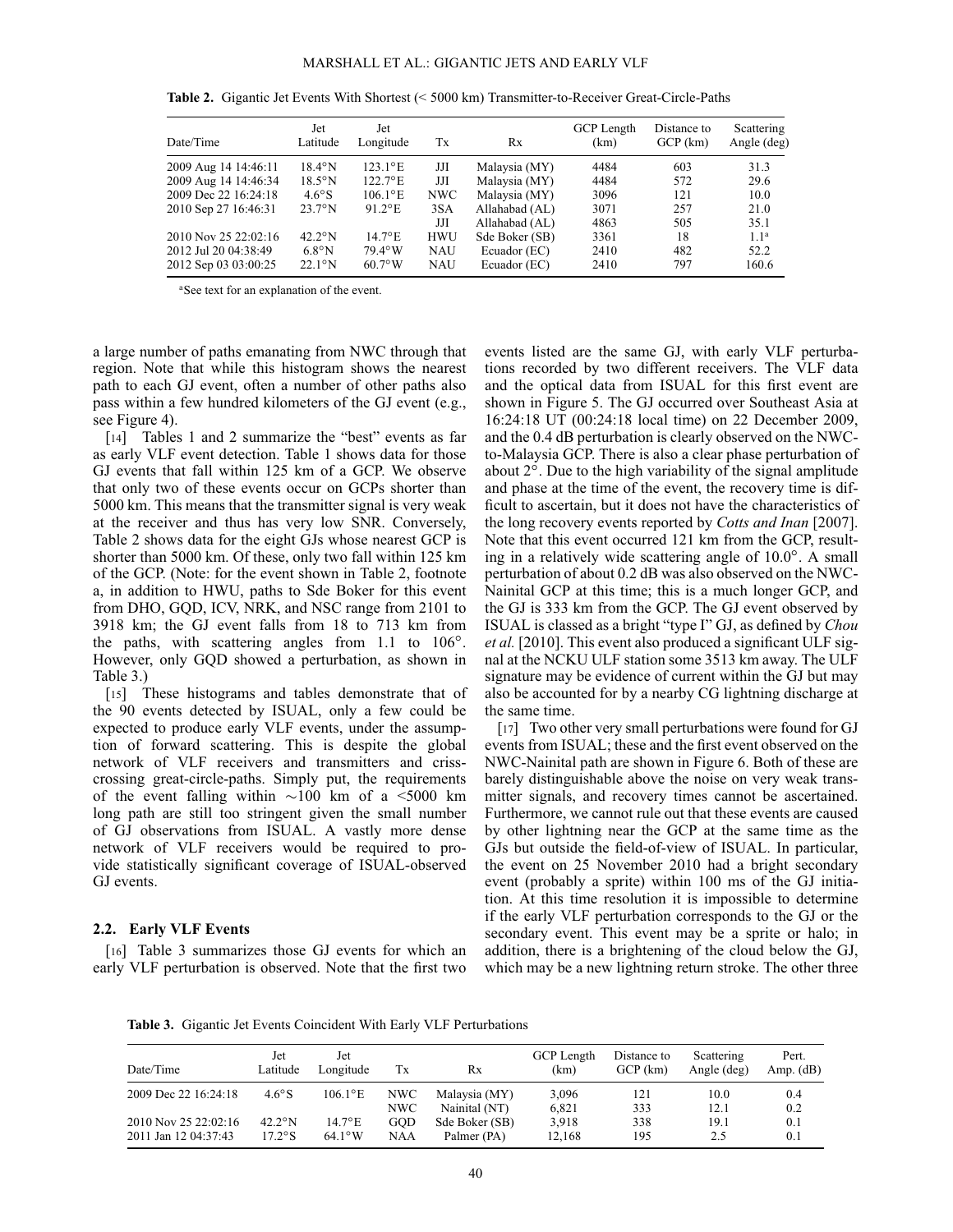

<span id="page-5-0"></span>**Figure 5.** Early VLF event observed simultaneous with the gigantic jet event on 22 December 2009, on NWC-Malaysia path. ISUAL images of the GJ itself are shown at right.

events did not have near-coincident sprites or halos in the ISUAL field-of-view. The GJ at this time was a much less bright "type III" event [*[Chou et al.](#page-6-22)*, 2010], and no ULF signature was observed at the NCKU station, in this case 9537 km away.

[18] While this paper focuses on GJ events observed by ISUAL, we have also found VLF narrowband data at the

time of the three GJs observed over Réunion Island reported by *[Soula et al.](#page-7-6)* [2011]. At the time of these events, data were recorded at Kerguelen Island in the South Indian Ocean; the GCP from the DHO transmitter in Germany passed 546 km from the GJ events, for an  $8.9^\circ$  scattering angle, but the GCP is over 12,000 km. No early VLF perturbations were observed.



<span id="page-5-1"></span>**Figure 6.** Three early VLF events observed on transmitter-to-receiver paths as shown. In all cases, the perturbation is less than 0.1 dB and the recovery time cannot be determined.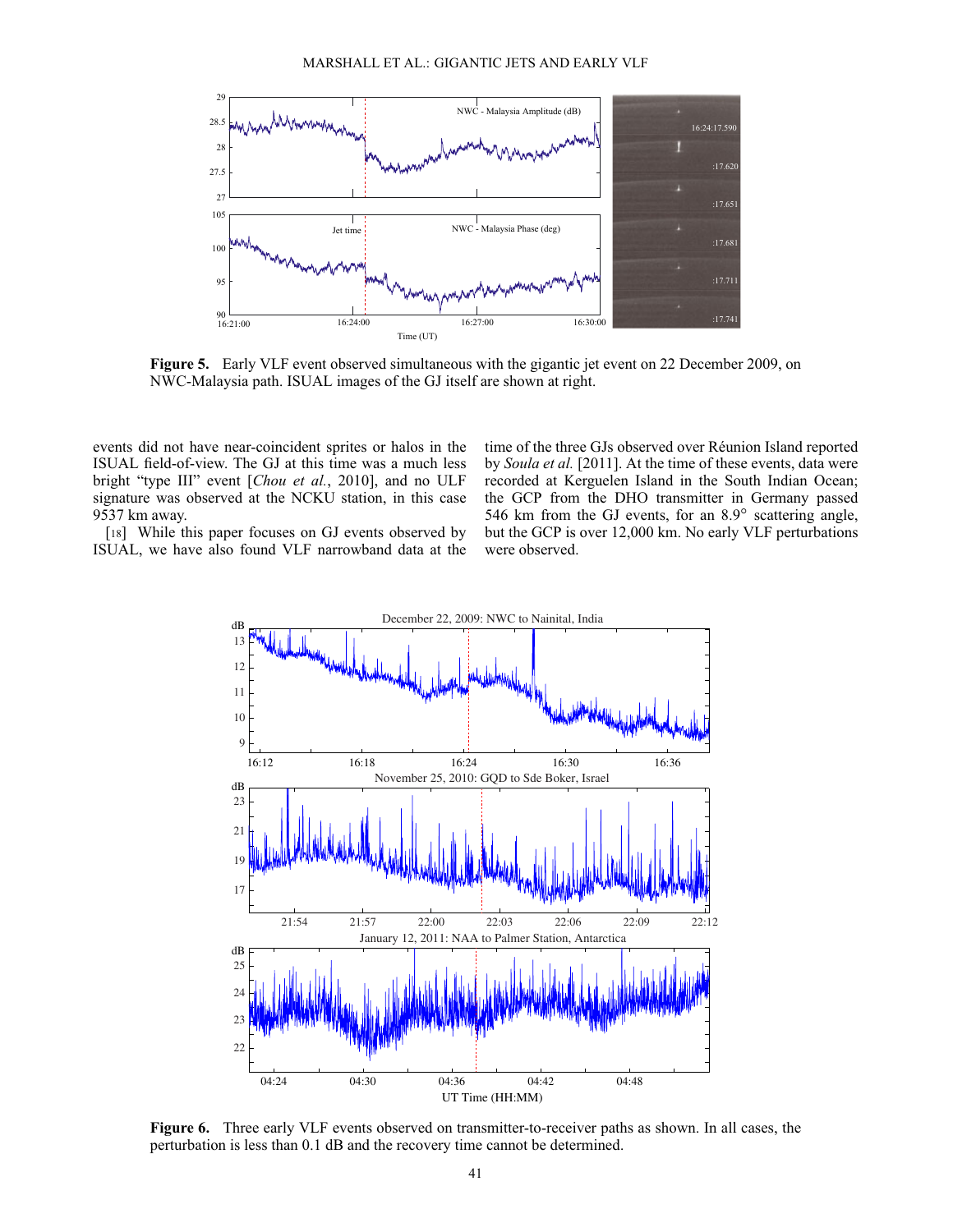### **3. Discussion**

[19] The data presented here show that only three of 90 gigantic jets observed by ISUAL coincided with early VLF perturbations observed on Stanford's global network of VLF receivers. Of these, only one (Figure [5\)](#page-5-0) had a clear and prominent perturbation of greater than 0.2 dB amplitude change. The paucity of coincident events can be attributed to either (a) GJ events falling far from great circle paths, so that forward scatter cannot be observed; (b) GJ events falling near very long GCPs, so that the signal-to-noise ratio of the detected signal is very low; or (c) GJ events occurring without early VLF perturbations due to a lack of ionization produced in the lower ionosphere by the event.

[20] Clearly, many of the ISUAL GJs fall under categories (a) and/or (b) above. However, the tables and histograms herein demonstrate that at least a few events had reasonable length paths (<5000 km) and fell near enough to the GCP to expect forward scattering. In these cases, it is possible that the GJ event (or its causative lightning event) did not produce sufficient ionization to yield an early VLF event. It is also possible that in some cases an ionospheric disturbance was produced, but a perturbation is not observable on the transmitter signal due to inopportune placement of the disturbance on the GCP: due to mode interference in the Earth-ionosphere waveguide, large disturbances can result in zero-amplitude perturbations at multiple locations along the GCP [e.g., *[Marshall and Inan](#page-6-23)*, [2010\]](#page-6-23).

[21] Considering the recovery signature of the large early VLF event in Figure [5,](#page-5-0) it is clear that while the recovery time cannot be easily established from this data, qualitatively, it would appear that the recovery time is no more than 3 min, i.e., the amplitude change will have recovered back to the ambient level by 16:27:00 UT. In this case, this would not be considered a long recovery event. This "traditional" early VLF event therefore runs counter to the postulate of *[Lehtinen and Inan](#page-6-18)* [2007] that long recovery events are due to persistent ionization at low altitudes associated with gigantic jets. However, further observations of GJs with coincident VLF data are needed to clearly prove or disprove this hypothesis.

[22] Recent work [*[Salut et al.](#page-7-8)*, 2013; *Haldoupis et al.*, 2013] has made a case that long recovery events are not due to GJ-related ionization but rather to extremely large peak current source lightning. The authors show that long recovery events are found to be predominantly caused by >150 kA peak current lightning. This high-peak current lightning would very likely also produce elves, but there is no peak current dependence for GJs. The physical mechanism that produces the persistent ionization responsible for long recovery events is not yet known, but the correlation is clear.

[23] **Acknowledgments.** R. Marshall acknowledges support from NSF CEDAR Postdoctoral Award AGS-1027070, NSF grants ATM-0551174 and PLR-1043442, and ONR grant N00014-0-90443. T. Adachi acknowledges support from JSPS grant 24840040 and Waseda University grant 2012A-933. We thank the large array of host institutions for supporting the Stanford AWESOME VLF receiver network across the globe.

### **References**

<span id="page-6-4"></span>Chen, A. B., et al. (2008), Global distributions and occurrence rates of transient luminous events, *J. Geophys. Res.*, *113*, A08306, doi:10.1029/2008JA013101.

- <span id="page-6-3"></span>Chern, J. L., R. R. Hsu, H. T. Su, S. B. Mende, H. Fukunishi, Y. Takahashi, and L. C. Lee (2003), Global survey of upper atmospheric transient luminous events on the ROCSAT-2 satellite, *J. Atmos. Sol. Terr. Phys.*, *65*(5), 647–659.
- <span id="page-6-22"></span>Chou, J. K., et al. (2010), Gigantic jets with negative and positive polarity streamers, *J. Geophys. Res.*, *115*, A00E45, doi:10.1029/2009JA014831.
- <span id="page-6-17"></span>Cotts, B. R. T., and U. S. Inan (2007), VLF observation of long ionospheric recovery events, *Geophys. Res. Lett.*, *34*, L14809, doi:10.1029/2007GL030094.
- <span id="page-6-1"></span>Cummer, S. A., J. Li, F. Han, G. Lu, N. Jaugey, W. A. Lyons, and T. E. Nelson (2009), Quantification of the troposphere-to-ionosphere charge transfer in a gigantic jet, *Nat. Geosci.*, *2*, 617–620.
- <span id="page-6-21"></span>Haldoupis, C., T. Neubert, U. S. Inan, A. Mika, T. H. Allin, and R. A. Marshall (2004), Subionospheric early VLF signal perturbations observed in one-to-one association with sprites, *J. Geophys. Res.*, *109*, A10303, doi:10.1029/2004JA010651.
- <span id="page-6-16"></span>Haldoupis, C., R. J. Steiner, A. Mika, S. Shalimov, R. A. Marshall, U. S. Inan, T. Bosinger, and T. Neubert (2006), "Early/slow" events: A new category of VLF perturbations observed in relation with sprites, *J. Geophys. Res.*, *111*, A11321, doi:10.1029/2006JA011960.
- <span id="page-6-15"></span>Haldoupis, C., M. Cohen, B. Cotts, E. Arnone, and U. Inan (2012), Longlasting *D*-region ionospheric modifications, caused by intense lightning in association with elve and sprite pairs, *Geophys. Res. Lett.*, *39*, L16801, doi:10.1029/2012GL052765.
- <span id="page-6-19"></span>Haldoupis, C., M. Cohen, E. Arnone, B. Cotts, and S. Dietrich (2013), The VLF fingerprint of elves: Step-like and long-recovery early VLF perturbations caused by powerful  $\pm$ CG lightning EM pulses, *J. Geophys. Res. Space Physics*, *118*, 5392–5402, doi:10.1002/jgra.50489.
- <span id="page-6-7"></span>Heavner, M. J. (2000), Optical spectroscopic observations of sprites, blue jets, and elves: Inferred microphysical processes and their macrophysical implications, PhD thesis, Univ. of Alaska Fairbanks, Fairbanks, Alaska.
- <span id="page-6-10"></span>Inan, U. S., D. L. Carpenter, R. A. Helliwell, and J. P. Katsufrakis (1985), Subionospheric VLF/LF phase perturbations produced by lightningwhistler induced particle precipitation, *J. Geophys. Res.*, *90*(A8), 7457–7469.
- <span id="page-6-9"></span>Inan, U. S., T. F. Bell, V. P. Pasko, D. D. Sentman, E. M. Wescott, and W. A. Lyons (1995), VLF signatures of ionospheric disturbances associated with sprites, *Geophys. Res. Lett.*, *22*(24), 3461–3464.
- <span id="page-6-20"></span>Johnson, M. P., and U. S. Inan (2000), Sferic clusters associated with early/fast VLF events, *Geophys. Res. Lett.*, *27*(9), 1391–1394.
- <span id="page-6-0"></span>Krehbiel, P. R., J. A. Riousset, V. P. Pasko, R. J. Thomas, W. Rison, M. A. Stanley, and H. E. Edens (2008), Upward electrical discharges from thunderstorms, *Nat. Geosci.*, *1*, 233–237.
- Kuo, C.-L., et al. (2009), Discharge processes, electric field, and electron energy in ISUAL-recorded gigantic jets, *J. Geophys. Res.*, *114*, A04314, doi:10.1029/2008JA013791.
- <span id="page-6-5"></span>Lee, L.-J., S.-M. Huang, J.-K. Chou, C.-L. Kuo, A. B. Chen, H.-T. Su, R.-R. Hsu, H. U. Frey, Y. Takahashi, and L.-C. Lee (2012), Characteristics and generation of secondary jets and secondary gigantic jets, *J. Geophys. Res.*, *117*, A06317, doi:10.1029/2011JA017443.
- <span id="page-6-18"></span>Lehtinen, N. G., and U. S. Inan (2007), Possible persistent ionization caused by giant blue jets, *Geophys. Res. Lett.*, *34*, L08804, doi:10.1029/2006GL029051.
- <span id="page-6-2"></span>Lu, G., et al. (2011), Lightning development associated with two negative gigantic jets, *Geophys. Res. Lett.*, *38*, L12801, doi:10.1029/ 2011GL047662.
- <span id="page-6-6"></span>Marshall, R. A., and U. S. Inan (2007), Possible direct cloud-to-ionosphere current evidenced by sprite-initiated secondary TLEs, *Geophys. Res. Lett.*, *34*, L05806, doi:10.1029/2006GL028511.
- <span id="page-6-23"></span>Marshall, R. A., and U. S. Inan (2010), Two-dimensional frequency domain modeling of lightning EMP-induced perturbations to VLF transmitter signals, *J. Geophys. Res.*, *115*, A00E29, doi:10.1029/2009JA014761.
- <span id="page-6-12"></span>Marshall, R. A., U. S. Inan, and W. A. Lyons (2006), On the association of early/fast very low frequency perturbations with sprites and rare examples of VLF backscatter, *J. Geophys. Res.*, *111*, D19108, doi:10.1029/2006JD007219.
- <span id="page-6-14"></span>Marshall, R. A., U. S. Inan, and V. S. Glukhov (2010), Elves and associated electron density changes due to cloud-to-ground and in-cloud lightning discharges, *J. Geophys. Res.*, *115*, A00E17, doi:10.1029/2009JA014469.
- <span id="page-6-8"></span>Meyer, T. C., T. J. Lang, S. A. Rutledge, W. A. Lyons, S. A. Cummer, G. Lu, and D. T. Lindsay (2013), Radar and lightning analyses of gigantic jet-producing storms, *J. Geophys. Res. Atmos.*, *118*, 2872–2888, doi:10.1002/jgrd.50302.
- <span id="page-6-13"></span>Mika, A., C. Haldoupis, T. Neubert, H. T. Su, R. R. Hsu, R. J. Steiner, and R. A. Marshall (2006), Early VLF perturbations observed in association with elves, *Ann. Geophys.*, *24*, 2179–2189.
- <span id="page-6-11"></span>Moore, R. C., C. P. Barrington-Leigh, U. S. Inan, and T. F. Bell (2003), Early/fast VLF events produced by electron density changes associated with sprite halos, *J. Geophys. Res.*, *108*(A10), 1363, doi:10.1029/2002JA009816.